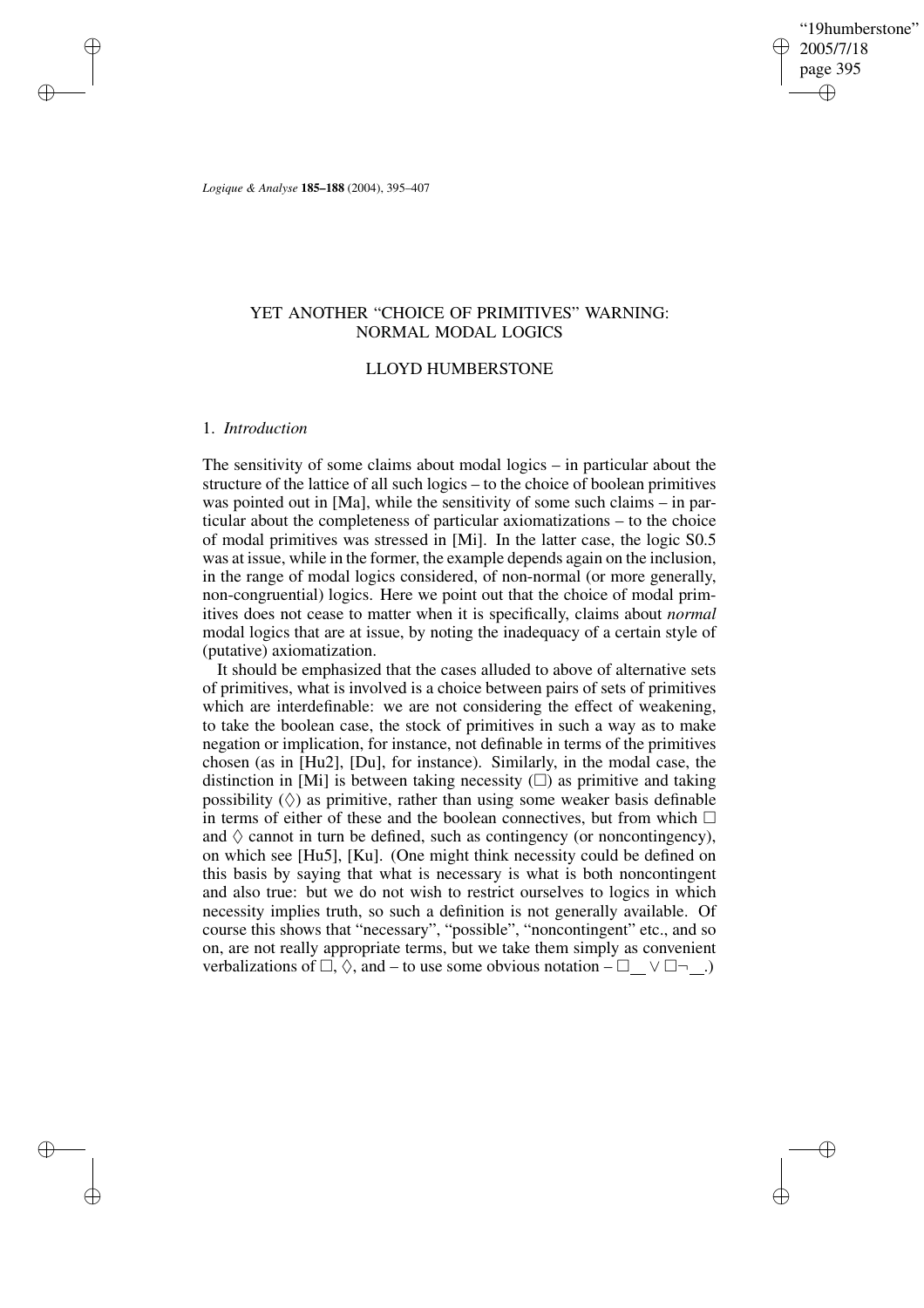"19humberstone" 2005/7/18 page 396 ✐ ✐

✐

✐

#### 396 LLOYD HUMBERSTONE

The prototype for discussions such as that of [Mi], as well as the inspiration for the title of [Ma], is the classic discussion [Hi] in which the incompleteness of an axiomatization for conjunction and negation is shown, this axiomatization being the result of translating the axioms and rules of a complete system for (classical) disjunction and negation, using the obvious De Morgan style translation. The topic has been taken up further in [Fr] and [Sh]; the point is of course not specific to classical logic, and it was raised for a putative axiomatization of intuitionistic propositional logic in [Hu6]. The theme of [Ma] was further discussed in  $§4.6$  of [Se2] and  $§3$  of [Hu3].<sup>1</sup> The simplest illustration of Hiz's phenomenon known to the present author concerns the axiomatization of classical propositional logic with  $\rightarrow$  and ⊥ as primitive, with  $\neg A$  defined as  $A \to \bot$ . Using axioms (1) and (2) from Section 4 below, and the further axiom  $\neg\neg p \rightarrow p$ , together with *Modus Ponens* and Uniform Substitution as rules – or alternatively, using schematic formulations of these axioms and just the rule *Modus Ponens* – we have a complete axiomatization of classical propositional logic, though if we take as our primitives  $\rightarrow$  and  $\neg$  (bearing in mind the definability of  $\bot$  in terms of these primitives) the above axiomatization is incomplete, with, for example  $\neg\neg(p \rightarrow p)$  being unprovable therefrom, as interpreting  $\neg A$  as false for all A reveals. $<sup>2</sup>$ </sup>

## 2. *A Failed Axiomatization of* K

A common axiomatization of K, smallest normal modal logic, supplies a stock of boolean primitives, a set of axioms which together with the rule *Modus Ponens* provides a complete axiomatization of classical (non-modal) propositional logic, and adds a new axiom – or, since we shall work here without the rule of uniform substitution, an infinite set of axioms, namely all instances of the axiom-schema

 $(K) \Box(A \rightarrow B) \rightarrow (\Box A \rightarrow \Box B)$ 

<sup>1</sup> Readers curious about the authorship of [Mi] are referred to [Hu4].

✐

✐

✐

<sup>&</sup>lt;sup>2</sup> That is, we keep the usual truth-functional interpretation of  $\rightarrow$  but say that  $\neg$  is to be assigned the 1-ary constant false truth-function; in the case in which  $\neg$  was defined we could not arrange for this, since there is no way for  $\_\rightarrow \bot$  to be associated with this function (since whatever fills the  $\Box$  blank may have the same truth-value as  $\bot$ ). This example first came to my attention as a result of correspondence with Rob Goldblatt in about 1980; a variant on the example arises for intuitionistic and for (Johansson's) Minimal logic, and is given for the latter case in Proposition 2.7.4 on p. 137 of [Wó]. (The axioms there mentioned by number are identified on p. 108.) Wójcicki suggests the example illustrates the point of [Ma], rather than, as claimed here, that of [Hi].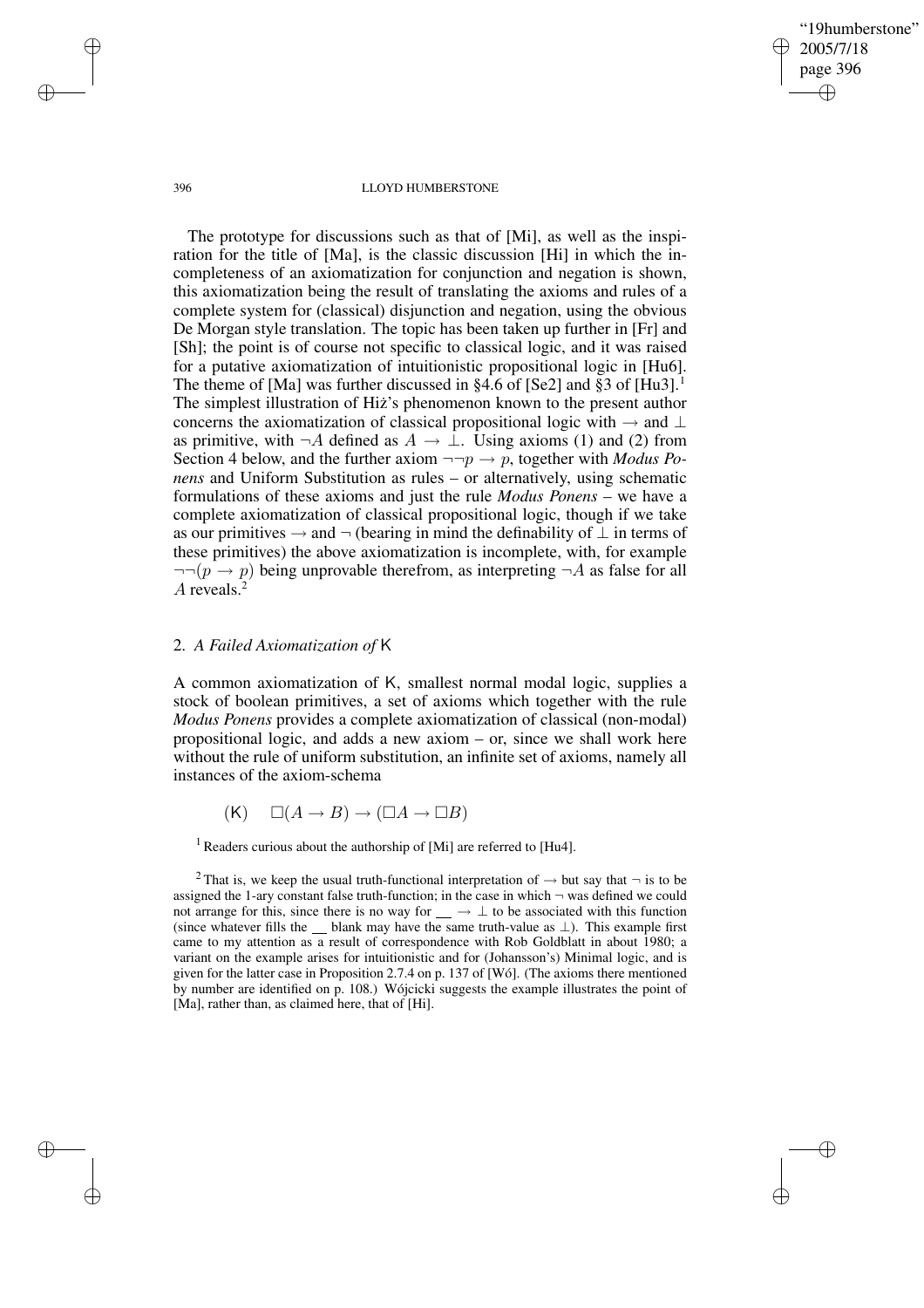✐

#### YET ANOTHER "CHOICE OF PRIMITIVES" WARNING: NORMAL MODAL LOGICS 397

and a new modal rule, Necessitation, licensing the passage from A to  $\Box A$ . This is well and good provided that  $\Box$  is taken as a primitive connective. Given such a choice, one may introduce a dual operator  $\Diamond$ , by defining  $\Diamond A$ as  $\neg \Box \neg A$ . One may, noting the K-provability of all formulas of the form  $\Box A \leftrightarrow \neg \Diamond \neg A$  be tempted to take  $\Diamond$  rather than  $\Box$  as the primitive modal operator, treating  $\Box A$  as defined to be  $\neg \Diamond \neg A$ , and then stick with the above axiomatization in  $\Box$ , now *alias*  $\neg \Diamond \neg$ , and think one has a complete axiomatization of K on one's hands. (Some who have succumbed to this temptation will be mentioned in Section 4, along with an earlier observation of its failure – from [Hu1] – and some remarks as to how the present section's approach differs from the argument given there.) It will help to have the proposed axiomatization before us explicitly, before we go on to note its incompleteness. The truth-functional axioms and rule need not be listed – though we note that the axioms are to include all instances in the present language of any chosen set of schemata complete (with *Modus Ponens*) for truth-functional logic – since the changes occur at the modal level, with what we have written as (K) becoming, given the change of primitives, the following schema once the occurrences of the defined " $\square$ " are spelt out in primitive notation:

$$
(\mathsf{K})_{\Diamond} \quad \neg \Diamond \neg (A \to B) \to (\neg \Diamond \neg A \to \neg \Diamond \neg B)
$$

and with the rule of necessitation becoming

✐

✐

✐

✐

$$
(\text{Nec.})_{\Diamond}
$$
 From  $\vdash A \text{ to } \vdash \neg \Diamond \neg A$ .

To show that not every theorem of traditional  $\Box$ -based K (with  $\Diamond$  understood as  $\neg \Box \neg$ ) is forthcoming on this basis (with  $\Box$  understood as  $\neg \Diamond \neg$ ), it will help to have a modification of the Kripke semantics for normal modal logics on hand. We will dispense with accessibility relations, since this makes for a simpler semantics relative to which all we need is the soundness of the current  $\Diamond$ -based axiomatization – not its completeness, but make use of a device familiar in a different connection (entering into the clause for the modal primitive in the definition of truth) from [Kr], the idea of a subset of "normal worlds", to be used here for the treatment of negation. (Compare [Cr], p. 453*ff.*) For present purposes, then, a *model* is a triple  $\langle W, N, V \rangle$ in which W is a set with  $\emptyset \neq N \subseteq W$  and V is a function assigning to each propositional variable (sentence letter) a subset of W. Here we take as the boolean primitives,  $\rightarrow$  and  $\neg$  with (of course)  $\Diamond$  as our modal primitive. Given a model  $\mathcal{M} = \langle W, N, V \rangle$  we define the truth of a formula A at a point  $u \in W$  – notated thus: " $\mathcal{M} \models_u A$ " – by induction on the complexity of A, with the basis clause

•  $\mathcal{M} \models_{u} A \Leftrightarrow u \in V(A)$  for A a propositional variable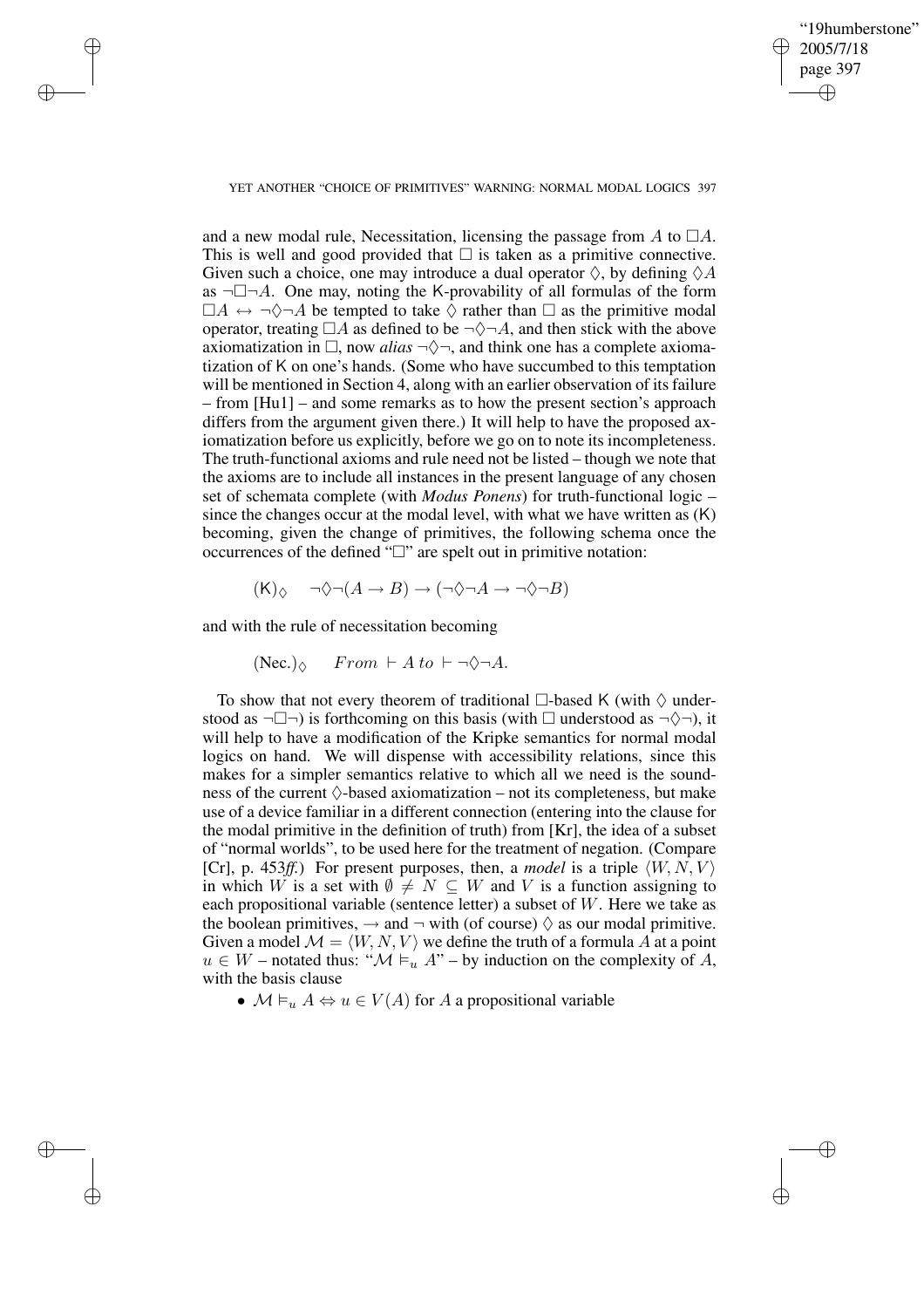✐

398 LLOYD HUMBERSTONE

and the inductive clauses for A of the forms  $B \to C$ ,  $\neg B$ ,  $\Diamond B$ :

- $\mathcal{M} \vDash_u B \to C \Leftrightarrow \mathcal{M} \nvDash_u B$  or  $\mathcal{M} \vDash_u C$ ,
- $M \vDash_u \neg B \Leftrightarrow u \in N$  and  $M \nvDash_u B$ ,
- $\mathcal{M} \vDash_{u} \Diamond B \Leftrightarrow$  for some  $v \in W$ ,  $\mathcal{M} \vDash_{v} B$ .

The formula A is *true* in the model  $\mathcal{M} = \langle W, N, V \rangle$ , written as  $\mathcal{M} \models A$ , just in case for all  $u \in N$ , we have  $\mathcal{M} \models_u A$ , and *valid* if it is true in every model.

*Theorem 2.1*: *Every formula provable in the above extension of truth-functional logic by means of*  $(K)_{\Diamond}$  *and*  $(Nec.)_{\Diamond}$ *, alongside Modus Ponens, is valid.*

*Proof.* It suffices to show that every substitution-instance of a classical tautology (in  $\rightarrow$  and  $\neg$ ) is true in every model, and likewise for any instance of the schema  $(K)_{\Diamond}$ , and that the rules  $(Nec.)_{\Diamond}$  and *Modus Ponens* preserve, for an arbitrary model  $M$ , the property of being true in  $M$ . For the truthfunctional aspects of this axiomatization, it suffices to note that since truth in a model is a matter of truth throughout the set  $N$  of 'normal' points, at which the above clause for  $\neg$  reduces to the usual truth-table stipulation. This leaves us with  $(K)_{\Diamond}$  and  $(Nec.)_{\Diamond}$  to check. In the case of the former, suppose for a contradiction that we have for some model  $\mathcal{M} = \langle W, N, V \rangle$ and some  $u \in N$ ,  $\mathcal{M} \nvDash_u \neg \Diamond \neg (A \rightarrow B) \rightarrow (\neg \Diamond \neg A \rightarrow \neg \Diamond \neg B)$ , for some formulas A and B, i.e.,  $(1)$ ,  $(2)$ , and  $(3)$ :

 $(1)\mathcal{M} \vDash_{u} \neg \Diamond \neg (A \rightarrow B)$   $(2)\mathcal{M} \vDash_{u} \neg \Diamond \neg A$   $(3)\mathcal{M} \nvDash_{u} \neg \Diamond \neg B.$ 

Since  $u \in N$ , these mean respectively that

 $(1)'\mathcal{M} \nvDash_{u} \Diamond \neg(A \to B)$   $(2)'\mathcal{M} \nvDash_{u} \Diamond \neg A$   $(3)'\mathcal{M} \vDash_{u} \Diamond \neg B$ .

By (3)' there exists  $v \in W$  for which  $\mathcal{M} \models_v \neg B$ , and by (1)' and (2)',  $M \nvDash_{v} \neg (A \rightarrow B)$  and  $M \nvDash_{v} \neg A$ . Since we have  $M \vDash_{v} \neg B$ ,  $v \in N$ , so these last two claims are equivalent to claiming that  $M \vDash_{v} A \rightarrow B$ and  $M \vDash_{v} A$ , which is not consistent with  $M \vDash_{v} \neg B$ , itself equivalent to  $\mathcal{M} \nvDash_{v} B$ . Finally, we check that (Nec.)<sub> $\diamond$ </sub>, preserves truth in a model. Suppose that for  $M = \langle W, N, V \rangle$  we have  $M \models A$  but not  $M \models \neg \Diamond \neg A$ . The latter means that for some  $u \in N$ ,  $\mathcal{M} \nvDash u \neg \Diamond \neg A$  and thus that  $\mathcal{M} \vDash u \Diamond \neg A$ (since  $u \in N$ ), so for some  $v \in W$ ,  $\mathcal{M} \models_{v} \neg A$ . Since it verifies a negated formula, this v also belongs to N, and  $\mathcal{M} \nvDash_{v} A$ , which facts together contradict our supposition that  $M \models A$ .

✐

✐

✐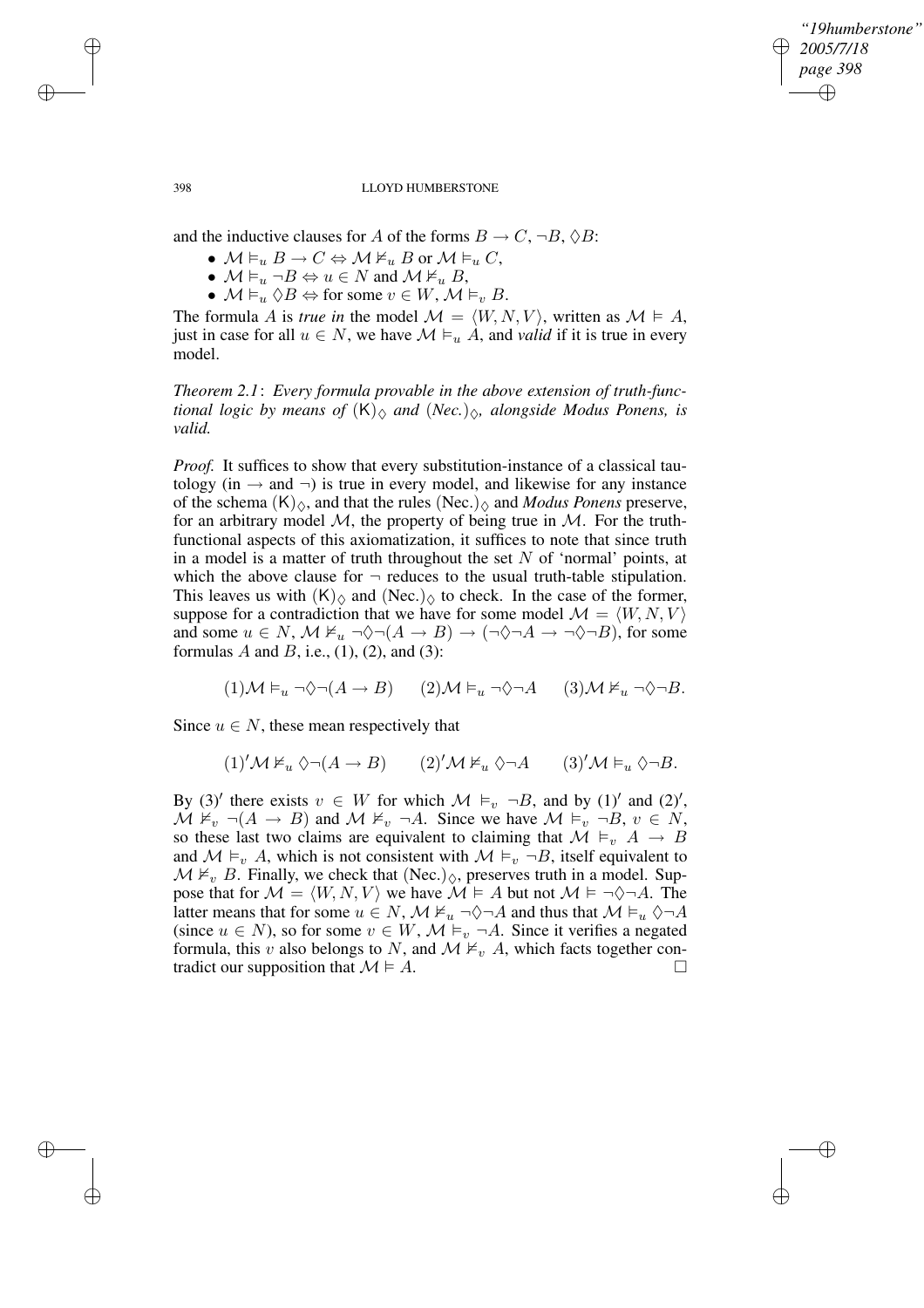✐

### YET ANOTHER "CHOICE OF PRIMITIVES" WARNING: NORMAL MODAL LOGICS 399

# *Corollary 2.2*: *Not every theorem of* K *is provable from the axiomatization described in Theorem 2.1.*

*Proof.* Consider the K-provable (with  $\Diamond$  abbreviating  $\neg \Box \neg$ , p a propositional variable) formula  $\Diamond p \rightarrow \Diamond \neg \neg p$ , which, considered as a formula of the language with  $\Diamond$  primitive is not derivable from the axiomatization using  $(K)_{\Diamond}$ and (Nec.) $\Diamond$ , because by Theorem 2.1 it is not valid in the sense of that Theorem. We can see this with the aid of a two-element model  $\mathcal{M}_0 = \langle W, N, V \rangle$ with  $W = \{u, v\}(u \neq v)$ ,  $N = \{u\}$ , and  $V(p) = \{v\}$ . (What V assigns to other variables is immaterial.)  $\mathcal{M}_0 \vDash_{u} \Diamond p$ , since there is an element of W, viz. v, at which p is true, while  $\mathcal{M}_0 \nvDash_u \Diamond \neg \neg p$ , since there is no element of W at which  $\neg\neg p$  is true: not u itself, since  $u \in N$  and  $\mathcal{M}_0 \not\vDash_u p$ , and not v since although  $\mathcal{M}_0 \nvDash_v \neg p, v \notin N$ .

"For the benefit," as Krister Segerberg so memorably once put it, $3$  "of matrix minded readers", we note that the 'frame'  $\langle W, N \rangle$  of the above model  $\mathcal{M}_0$  can be converted into a (logical) matrix, with V corresponding to a particular assignment of matrix elements to the formulas, by setting  $1 = \{u, v\},\$  $2 = \{u\}, 3 = \{v\}$  and  $4 = \emptyset$ . Since we defined validity as truth at every 'normal' point and  $u$  is the only normal point, the designated elements of the matrix are  $1$  and  $2 -$  as indicated by the asterisks in Figure  $1 -$ corresponding to the sets containing  $u$ .

|                                    |  |  | $\rightarrow$ 1 2 3 4 $\neg$ $\Diamond$                                                                                                |            |                                                                                  | $\Box$                                            |  |
|------------------------------------|--|--|----------------------------------------------------------------------------------------------------------------------------------------|------------|----------------------------------------------------------------------------------|---------------------------------------------------|--|
|                                    |  |  | *1 $\begin{array}{ c c c c c c c c } \hline \text{*1} & 1 & 2 & 3 & 4 & 4 & 1 \\ \hline \text{*2} & 1 & 1 & 3 & 3 & 4 & 2 \end{array}$ |            | $\begin{array}{ c c c }\n\hline\n1 & 1 \\ 1 & 2 \\ 1 & 3 \\ \hline\n\end{array}$ | $\begin{array}{c c}\n2 & 1 \\ 2 & 2\n\end{array}$ |  |
|                                    |  |  |                                                                                                                                        |            |                                                                                  |                                                   |  |
| $3 \mid 1 \quad 2 \quad 1 \quad 2$ |  |  |                                                                                                                                        | $2 \mid 3$ |                                                                                  | $4 \mid 3$                                        |  |
| $4$   1   1   1                    |  |  |                                                                                                                                        |            |                                                                                  | $2 \begin{vmatrix} 4 & 4 \end{vmatrix}$ 4 4 4     |  |

## *Figure 1*

✐

✐

✐

✐

The example presented in the proof of Coro. 2.2 then takes the following form: while every theorem of the logic there considered is valid in the matrix of Figure 1, in the sense of assuming a designated value whatever values are assigned to the propositional variables, the same does not hold for the formula  $\Diamond p \rightarrow \Diamond \neg \neg p$ , since when p takes the value 3, this formula assumes the value  $\sqrt{3} \rightarrow \sqrt{-3} = 1 \rightarrow \sqrt{2} = 1 \rightarrow \sqrt{4} = 1 \rightarrow 4 = 4$ , and undesignated value.

Of course, while the axiomatization discussed in this section fails to yield K, there are simple axiomatic bases to be found in the literature which take  $\Diamond$ 

<sup>3</sup> At p. 196 of [Se1].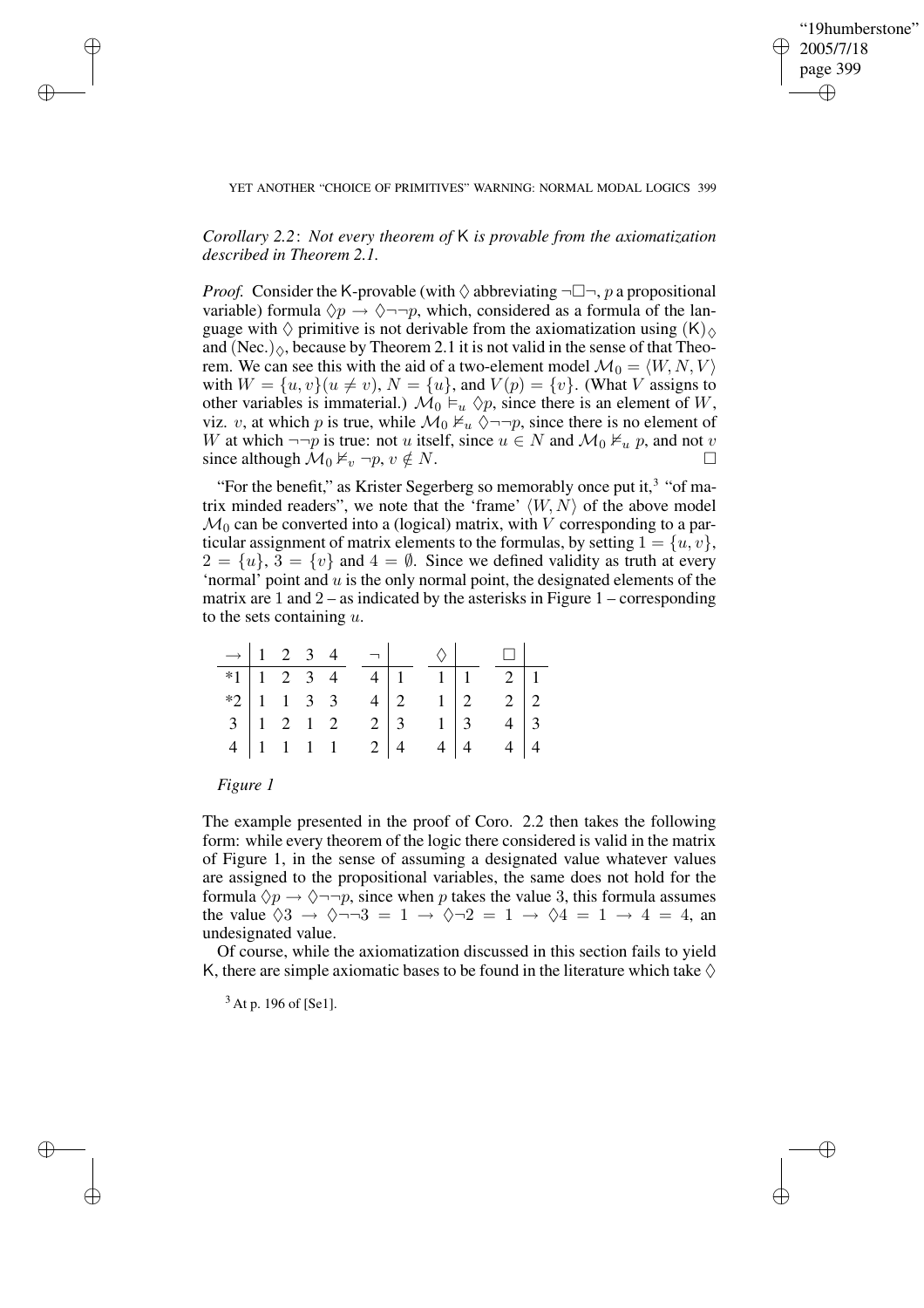"19humberstone" 2005/7/18 page 400 ✐ ✐

✐

✐

#### 400 LLOYD HUMBERSTONE

rather than  $\square$  as primitive and are complete. (See, e.g., [Ch], Thms. 4.4, 4.5, and [BRV], pp. 9 and 31: these authors take  $\Diamond$  as primitive, supplementing  $(K)$  (=  $(K)_{\odot}$ ) with  $\Diamond p \leftrightarrow \neg \Box \neg p$  as an additional axiom to avoid the current difficulty.) We should also note that while our title is intended to echo the terminology of [Ma] and – more pertinently here – [Mi], it would have been equally apt to speak of a 'choice of axioms' problem, echoing that of [Hi], rather than a 'choice of primitives' problem. The point is simply that if one is wedded antecedently to a particular axiomatization, then one has to be careful about making a choice of primitives, given which that axiomatization does what is claimed for it, while if one is antecedently wedded to a particular choice of primitives, then one has to be careful when choosing axioms and rules, to make sure, again, that a suitable combination has been selected for the purpose at hand. What we have seen in this section is the unsuitability of combining the choice of  $\Diamond$  as primitive with the choice of  $(K)_{\Diamond}$ and (Nec.) $\Diamond$ , i.e. naively using the translation of a successful axiomatic basis when  $\Box$  is primitive.

## 3. *Some Issues Arising*

In drawing up Figure 1, we included also the table for the defined connective  $\Box$ , computed by taking  $\Box$  as  $\neg \Diamond \neg$ . In the model-theoretic semantics the corresponding clause would be (relative to a model  $\mathcal{M} = \langle W, N, V \rangle$ , for any  $u \in W$ :

•  $\mathcal{M} \vDash_u \Box B \Leftrightarrow u \in N$  and for all  $v \in N$ ,  $\mathcal{M} \vDash_v B$ .

There is something of a philosophical disagreement over the status of defined expressions such as  $\Box$  here. (See the discussion and references in [Hu6].) On one view, that underpinning our own discussion, such expressions are not part of the object language: rather, when we use an expression such as " $\Box p$ " we are simply helping ourselves to an abbreviation in the metalanguage, the actual formula referred to by this abbreviation being the formula  $\neg \Diamond \neg p$ . On the alternative view, a definition like that with which we are currently concerned adds a new symbol to the object language itself, one with which it is interreplaceable in any context provided by any theorem of the logic under consideration by the corresponding *definiens*. On this approach  $\Box p$  and  $\neg \Diamond \neg p$  are distinct formulas which are 'synonymous', as [Sm] puts it, in the logic. It is clear that taking this second position makes no difference to our discussion, and in particular to Theorem 2.1 and Coro. 2.2, though a development along those lines would more naturally place the above clause for  $\Box$  alongside those given for →,  $\neg$  and  $\diamond$  before the formulation of Theorem 2.1.

✐

✐

✐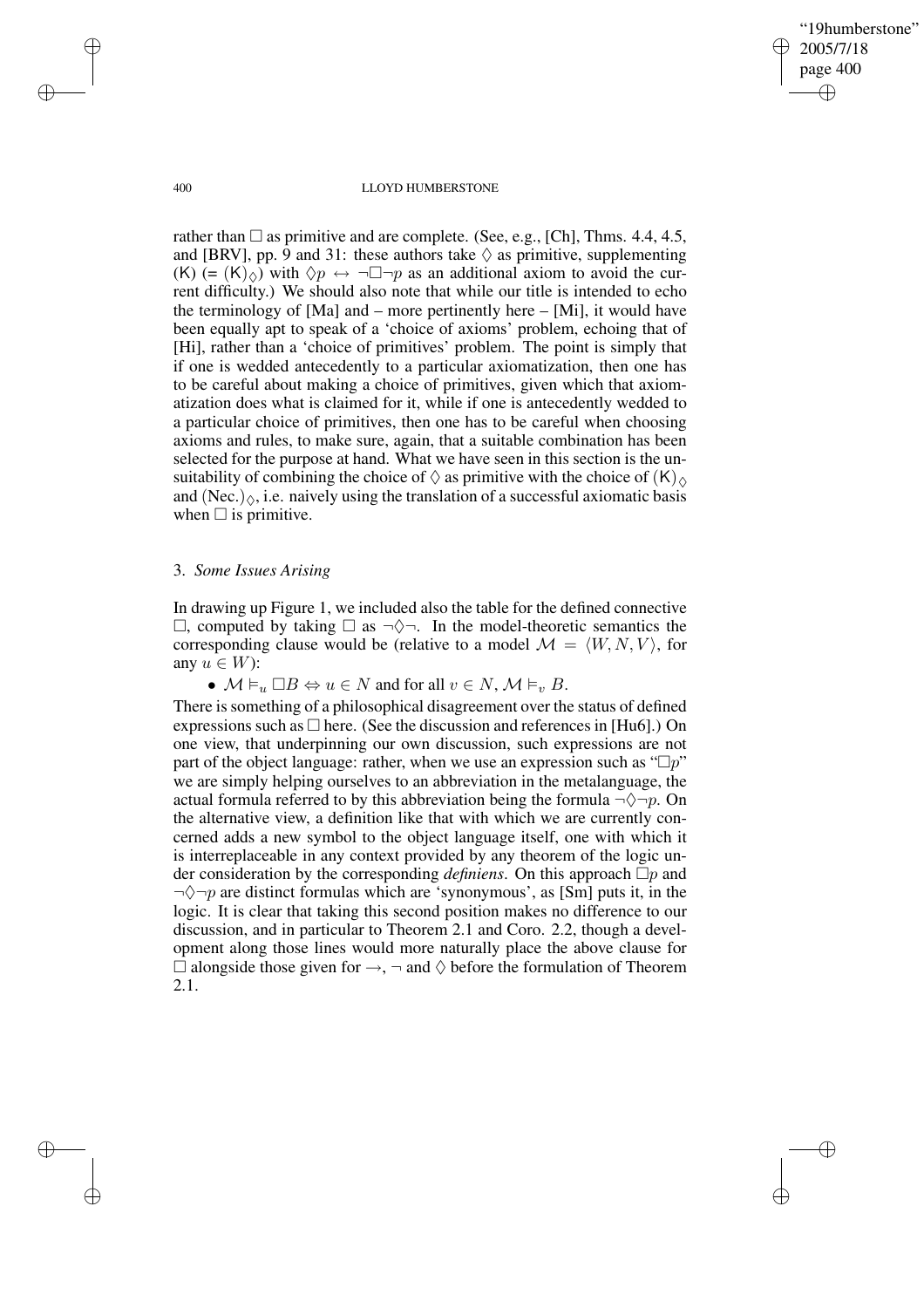✐

#### YET ANOTHER "CHOICE OF PRIMITIVES" WARNING: NORMAL MODAL LOGICS 401

✐

✐

✐

✐

In a normal modal logic the provability of  $A \leftrightarrow B$  (or, given the current choice of primitives, the provability of both  $A \rightarrow B$  and  $B \rightarrow A$ : though of course we could use the definition of  $\leftrightarrow$  from  $\rightarrow$  and  $\neg$  to provide a single formula) suffices for the synonymy of A and B, and in fact this so for any merely *congruential* modal logic (one in which the provable equivalence of A with B suffices for the provable equivalence of  $OA$  with  $OB$ , where O is whichever of  $\Box$  and  $\Diamond$  is primitive<sup>4</sup>). The logic of Theorem 2.1 is clearly not congruential, since its theorems include, amongst all other truth-functional tautologies,  $p \rightarrow \neg\neg p$  and the converse implication, while the example of Coro. 2.2 shows that p and  $\neg\neg p$  are not interreplaceable in the context  $\Diamond(\cdot)$ . In this setting, therefore, there is no guarantee that we can, while taking the second of the two views on definition distinguished in the preceding paragraph, secure the interreplaceability of *definiens* and *definiendum* by stipulating that they are to be provably equivalent. For the logic axiomatized in Section 2, it would be enough (for obtaining a complete axiomatization of K with  $\Diamond$  as primitive) to add the schema  $\Diamond A \leftrightarrow \Diamond \neg \neg A$ , which recalls the advice given by Hiz˙ ([Hi], p. 614): "A translation of a complete set of axioms to another set of primitives would be complete only if from the resulting axioms the definitions of the first set of primitives followed." 5 In the present case, this means that we need to be able to prove (for any A)  $\neg \Box \neg A \leftrightarrow \Diamond A$ , i.e., in primitive notation,  $\neg\neg \Diamond \neg \neg A \leftrightarrow \Diamond \overline{A}$ , which is an easy consequence of the schema just mentioned ( $\Diamond A \leftrightarrow \Diamond \neg \neg A$ ). However, this advice is not in general the last word, since there may not be a set of formulas constituting "the definitions of the first set of primitives". (For example, in the logic S0.5 mentioned in our opening paragraph there is no binary connective playing the role here played by  $\leftrightarrow$ , with the provability of the resulting compound securing the synonymy of the two components: See [Po], Theorem 3.1.)

In the proof of Coro. 2.2, only one half of the a representative instance of the schema considered in the preceding paragraph figured,  $\Diamond p \leftrightarrow \Diamond \neg \neg p$ , namely the  $\rightarrow$  direction. It would be interesting to find an equally simple argument, perhaps a variation on that given there, establishing the unprovability of the converse implication from the failed axiomatization of K. The author's attempts in this direction have not been successful. An idea with some initial promise for finding a notion of validity on which  $\Diamond \neg \neg p \rightarrow \Diamond p$ 

<sup>&</sup>lt;sup>4</sup> This notion of congruentiality is adapted from [Ma], where it is remarked that the problem of sensitivity to a choice of primitives there considered does not arise for congruential modal logics.

<sup>&</sup>lt;sup>5</sup> This point about being able to recover the definitions from the new axiomatization is familiar in the setting of first-order theories as what distinguishes definitional equivalence from (mere) mutual interpretability: see [Co1], [Co2], [Co3], for discussion and references.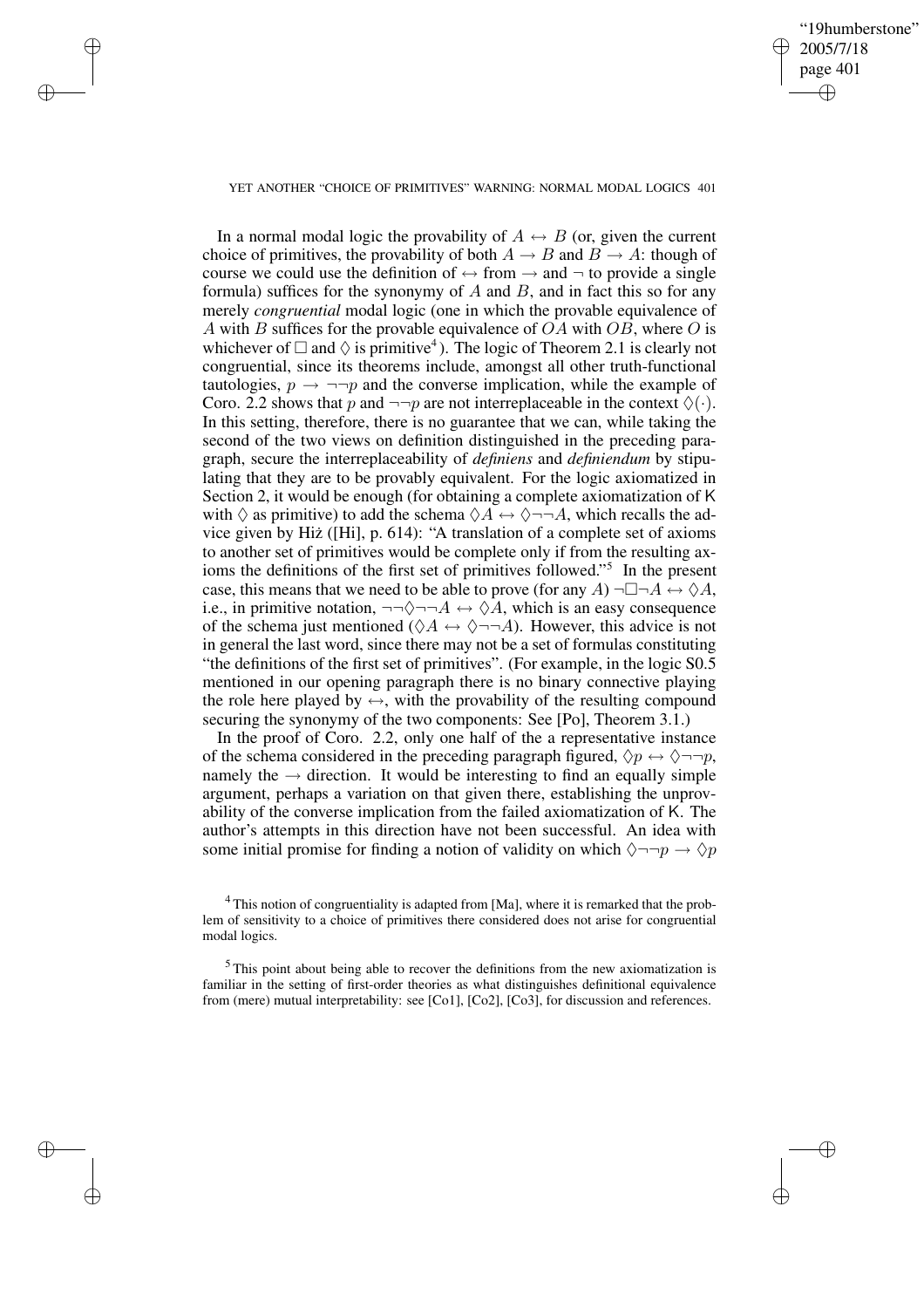✐

#### 402 LLOYD HUMBERSTONE

is invalid but with respect to which that axiomatization is sound is the following. One retains models of the  $\langle W, N, V \rangle$  form, with validity as truth throughout  $N$  in each such model, and the following change to the clause for  $\neg$ :

•  $M \vDash_u \neg B \Leftrightarrow u \notin N$  or  $M \nvDash_u B$ .

Whereas the earlier clause ruled out the joint truth, but allowed for the simultaneous falsity at a point of a formula and its negation, this new clause rules out the simultaneous falsity but allows for the joint truth of B and  $\neg B$ . The possibilities allowed for in both cases are realized only at points outside of N, however, so all (substitution instances of) classical tautologies are again valid. Every instance of  $(K)_{\Diamond}$  also turns out valid, so we are almost home, in view of the fact that  $\Diamond \neg \neg p \rightarrow \Diamond p$  is invalid. (Simply adjust the specification of  $\mathcal{M}_0$  in the proof of Coro. 2.2 so that  $V(p) = \emptyset$ .) Almost, but not quite: the rule (Nec.) $\Diamond$  does not preserve truth in a model, or even validity:  $\neg \Diamond \neg (p \rightarrow p)$  is invalid, for example, since whenever  $W \setminus N \neq \emptyset$ ,  $\langle W, N, V \rangle \models \overline{\Diamond} \neg (p \rightarrow p)$  regardless of V, any negated formula being true throughout  $W \setminus N$ . So we must leave open the problem of supplying a variation on the earlier semantics which demonstrates the unprovability of  $\Diamond \neg \neg p \rightarrow \Diamond p.$ 

Allen Hazen has pointed out to the author that the semantics of the preceding paragraph can be used instead to demonstrate the unprovability of  $\Box \neg \neg p \rightarrow \Box p$ , from an axiomatization in which  $\Box$  is primitive but which is an injudicious translation of a complete  $\Diamond$ -based axiomatization (such as that of [Ch], mentioned in Section 2); the idea is that the present semantics makes all negated formulas true at non-normal worlds, so if  $V(p)$  comprises precisely the normal worlds in a model in which there are also non-normal worlds, all the normal worlds will verify  $\Box \neg \neg p$  and falsify  $\Box p$ . It would be interesting to know whether any such translation has in fact ever been mistakenly proposed as complete.

In view of the significance ([Ma] and the supplementary discussion cited in Section 1) of the choice, amongst boolean primitives, between taking  $\rightarrow$ ,  $\neg$  as our discussion has, on the one hand, and  $\rightarrow$ ,  $\perp$  on the other, it is of some interest to see what becomes of Section 2 with a change to the latter pair, with  $\Box A$  now defined to be  $\Diamond(A \to \bot) \to \bot$ . If in the model-theoretic semantics we retain the previous clause for  $\rightarrow$ , there will be no way of having  $A \rightarrow \bot$ amount to  $\neg A$  as previously treated, since the latter could only be true at normal worlds, while whatever is said about ⊥, the former will be true at any world at which A fails to be true. For the analogue of the axiomatization in the primitives  $\rightarrow$ ,  $\perp$ ,  $\Diamond$  – and because of its length we will not write out (as we did with  $(K)_{\Diamond}$  what  $(K)$  looks like in the new primitive notation – we can still show that the current incarnation of  $\Diamond p \rightarrow \Diamond \neg \neg p$ , namely  $\Diamond p \rightarrow \Diamond ((p \rightarrow \bot) \rightarrow \bot)$  is not derivable, by the following modification

✐

✐

✐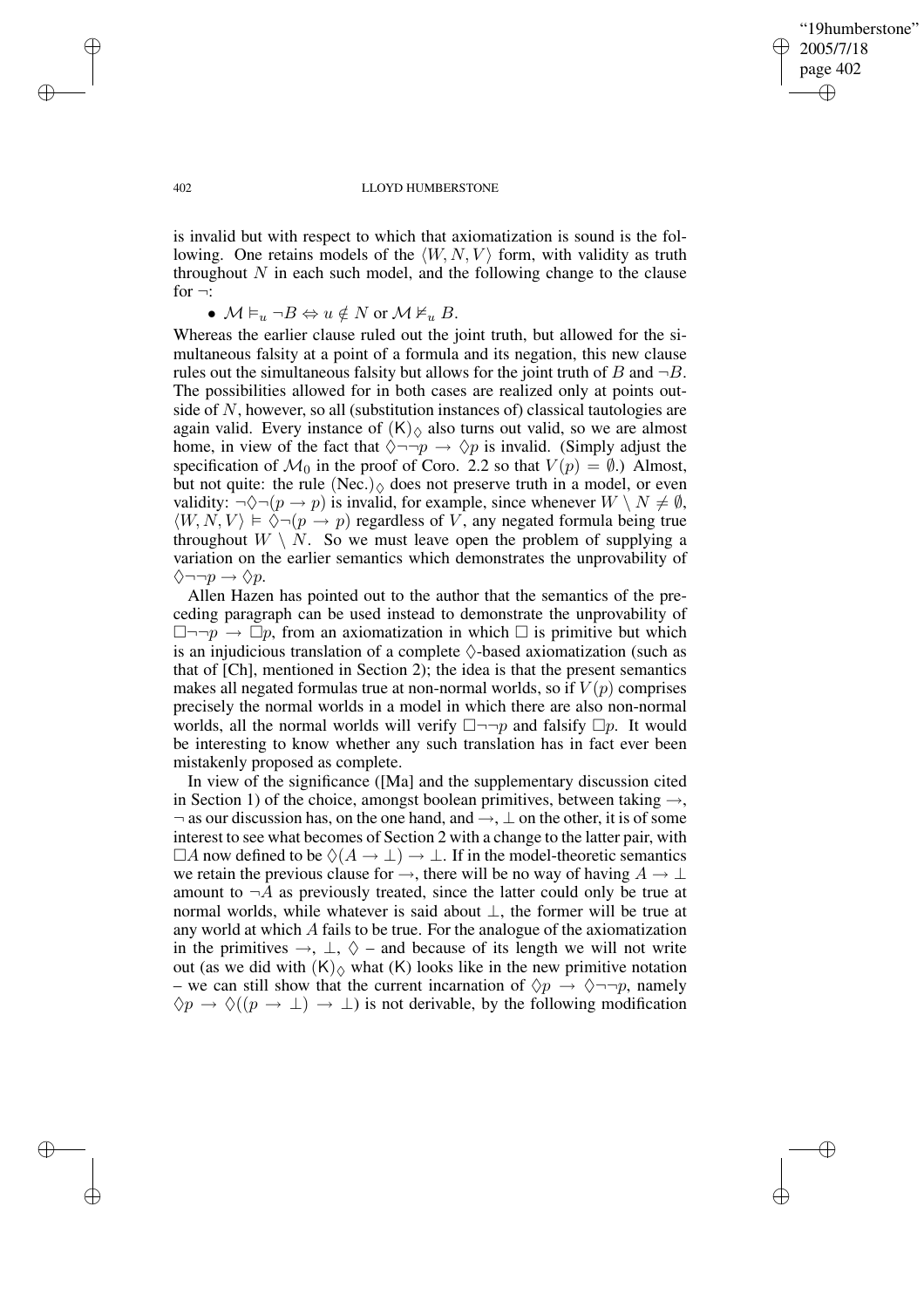✐

#### YET ANOTHER "CHOICE OF PRIMITIVES" WARNING: NORMAL MODAL LOGICS 403

of the earlier semantics. We stipulate that, relative to a model  $\langle W, N, V \rangle$ ,  $\perp$  is false at every point, and an implication  $B \to C$  is true at an arbitrary  $u \in W$  if and only if  $u \in N$  and either B is false at u or C is true at u. Validity continues to be defined as truth throughout N in any  $\langle W, N, V \rangle$ , and we leave the reader to check that every theorem derivable from the current axiomatization is valid, while  $\Diamond p \to \Diamond ((p \to \bot) \to \bot)$  is not. The point has nothing in particular to do with  $\perp$ : putting q (another propositional variable) or p itself, for  $\perp$  in this formula again gives something that ought to be provable but, as we see from its invalidity, isn't.

## 4. *Examples From Life*

✐

✐

✐

✐

Thomason, in [Th] – a paper justly celebrated for its early recognition that not every (bi)modal logic was determined by a class of Kripke frames – presents what purports to be an axiomatization of the minimal tense logic, often called  $K_t$  (though referred to by Thomason as  $T_0$ ). The language has primitive connectives  $\rightarrow$ ,  $\neg$ ,  $F$  and  $\dot{P}$ , the latter two being the tense logical  $\Diamond$ -operators ("future" and "past" respectively), G and H abbreviating  $\neg F\neg$ and  $\neg P\neg$ . Thomason uses the rules *Modus Ponens*, Uniform Substitution, and the (Nec.)-like rules which pass from  $A$  to  $GA$  and from  $A$  to  $HA$ , and the following axioms (numbered as in [Th], p. 150):

(1) 
$$
p \rightarrow (q \rightarrow p)
$$
  
\n(2)  $(p \rightarrow (q \rightarrow r)) \rightarrow ((p \rightarrow q) \rightarrow (p \rightarrow r))$   
\n(3)  $(\neg p \rightarrow \neg q) \rightarrow (q \rightarrow p)$   
\n(4)  $G(p \rightarrow q) \rightarrow (Gp \rightarrow Gq)$   
\n(5)  $H(p \rightarrow q) \rightarrow (Hp \rightarrow Hq)$   
\n(6)  $p \rightarrow HFp$   
\n(7)  $p \rightarrow GPp$ 

The role of the axioms (1)–(3) is, with the aid of *Modus Ponens* and Uniform Substitution, to yield proofs of all formulas which are substitution-instances of truth-functional tautologies. The intended role of (4) and (5), together with the  $H$  and  $G$  Necessitation rules, is to secure that we have a normal bimodal logic (i.e., each of the operators  $H, G$ , is normal in the resulting logic) – an intention we do not expect to succeed in view of Section 2 above. There remains the possibility that further inclusion of  $(6)$  and  $(7)$  – the bridging axioms which reflect the fact that the accessibility relations for  $H$  and  $G$ are each other's converses – safeguards the present axiomatization from the objection raised for the monomodal case in Section 2. This possibility, however, is not realized. We find our old example from Coro. 2.2,  $\Diamond p \rightarrow \Diamond \neg \neg p$ ,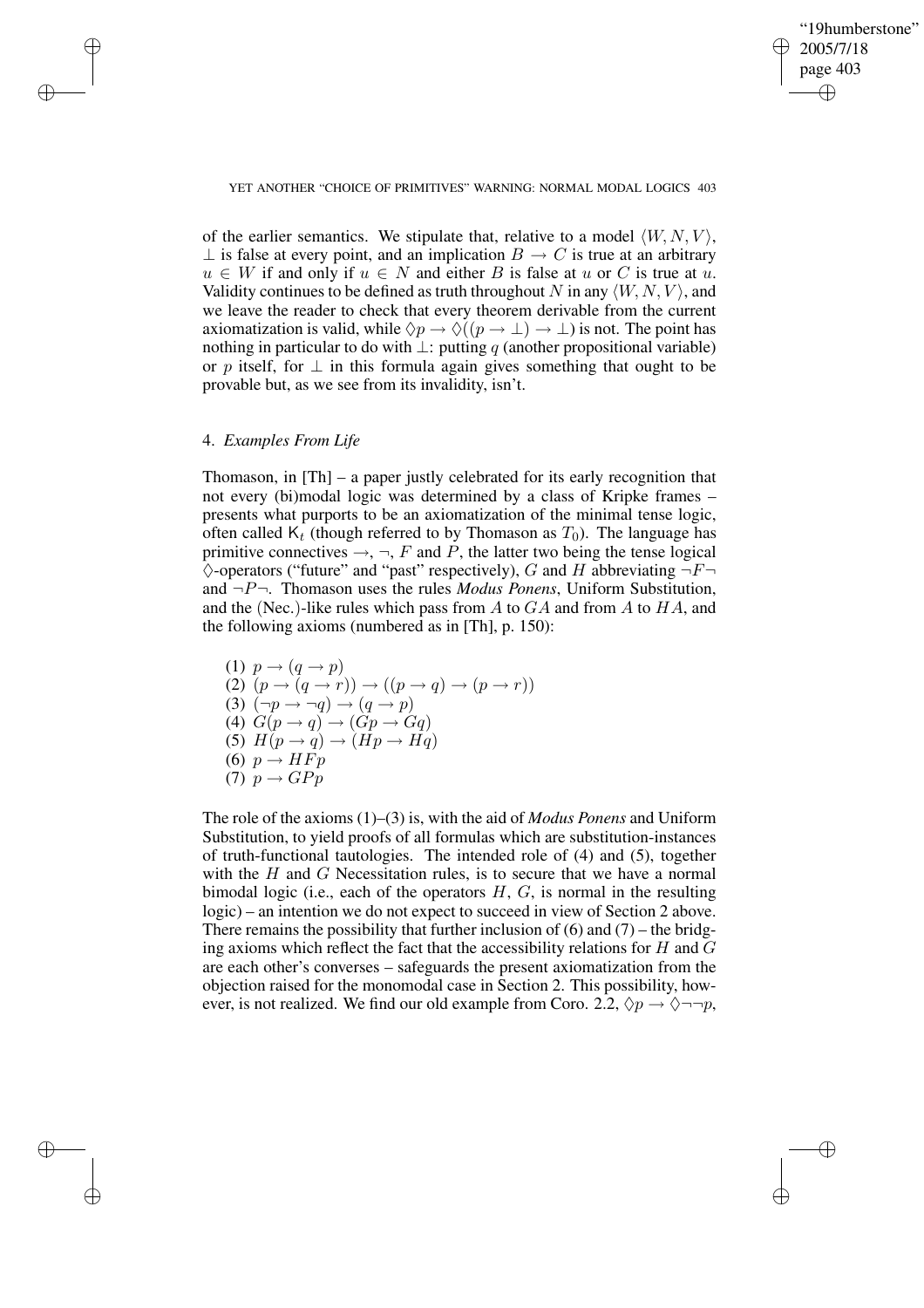✐

#### 404 LLOYD HUMBERSTONE

turns out to be unprovable in either the form  $Fp \rightarrow F \rightarrow p$  or the form  $Pp \rightarrow P \rightarrow p$  (both of which are provable in K<sub>t</sub>). For one readily sees that all instances of the schema (sometimes called B)  $A \to \Box \Diamond A$  are valid in the sense of Section 2, so we can interpret  $P$  and  $F$  in the same way as the semantics there provided interprets  $\Diamond$ , and all axioms of Thomason's axiomatization will be valid, the various rules preserving validity, while the formulas just cited are invalid and therefore unprovable. Note that because we are now using Uniform Substitution, we can no longer say that each rule preserves, for any model, the property of being true in that model. However, we still have the claimed preservation property for this rule for a reason which is familiar from the literature but which we spell out here because of its bearing on the topic of the following paragraph. If a formula  $A(B)$  results from a formula  $A(p_i)$  by uniform substitution of B for  $p_i$ , then for any model  $\mathcal{M} = \langle W, N, V \rangle$  with, for  $u \in W$ ,  $\mathcal{M} \nvDash u A(B)$ , setting  $V'$  as like V except that  $V'(p_i) = \{v \in W \mid \mathcal{M} \models_v B\}$ , for the model  $\mathcal{M}' = \langle W, N, V' \rangle$ we have  $\mathcal{M}' \nvDash u' A(p_i)$ .<sup>6</sup> So from the invalidity of  $A(B)$  the invalidity of  $A(p_i)$  follows.

This brings us to our second example, which again concerns the axiomatization of  $K_t$  with F and P taken as primitive. McArthur, at p. 18 of [Mc], offers a variant on the axiomatization with  $(1)$ – $(7)$  which replaces these axioms by corresponding axiom-schemata, distinct propositional variables being replaced by distinct schematic letters, thereby avoiding the need to include Uniform Substitution amongst the rules.<sup>7</sup> The same definitions are given of  $G$  and  $H$  in terms of  $F$  and  $P$  as in the previous example. The observation that this does not provide a complete axiomatization of  $K_t$  was made in note 13 of [Hu1], with a justification using only bivalent valuations (truth-value assignments), as opposed to the model-theoretic apparatus brought to bear in Section 2 above (or its many-valued incarnation, such as Figure 1 provides for a two-element model). By a *boolean* valuation we understand a valuation  $v$  satisfying for all formulas  $A$ ,  $B$ , the conditions (i)  $v(\neg A) = T$  iff  $v(A) = F$  and (ii)  $v(A \rightarrow B) = T$  iff  $v(A) = F$  or  $v(B) = T$ . (If other boolean primitives are employed, the corresponding truth-table conditions should be imposed.) For the language of tense logic,

<sup>6</sup> One may draw this conclusion from the fact, proved by induction on the construction of  $A(p_i)$ , that for M and M' as described here, we have  $\mathcal{M} \models_v A(B)$  iff  $\mathcal{M}' \models_v A(p_i)$ , for all  $v \in W$ .

<sup>7</sup> In fact McArthur also avoids the need for the necessitation rules with  $G$  and  $H$  by the device of counting not only any instance of these schemata, but also the result of prefixing such an instance with G or H, as an axiom. He also collapses the effect of axioms  $(1)$ – $(3)$ into a single schema counting any (substitution-instance of a) truth-functional tautology as an axiom. These differences do not affect our discussion.

✐

✐

✐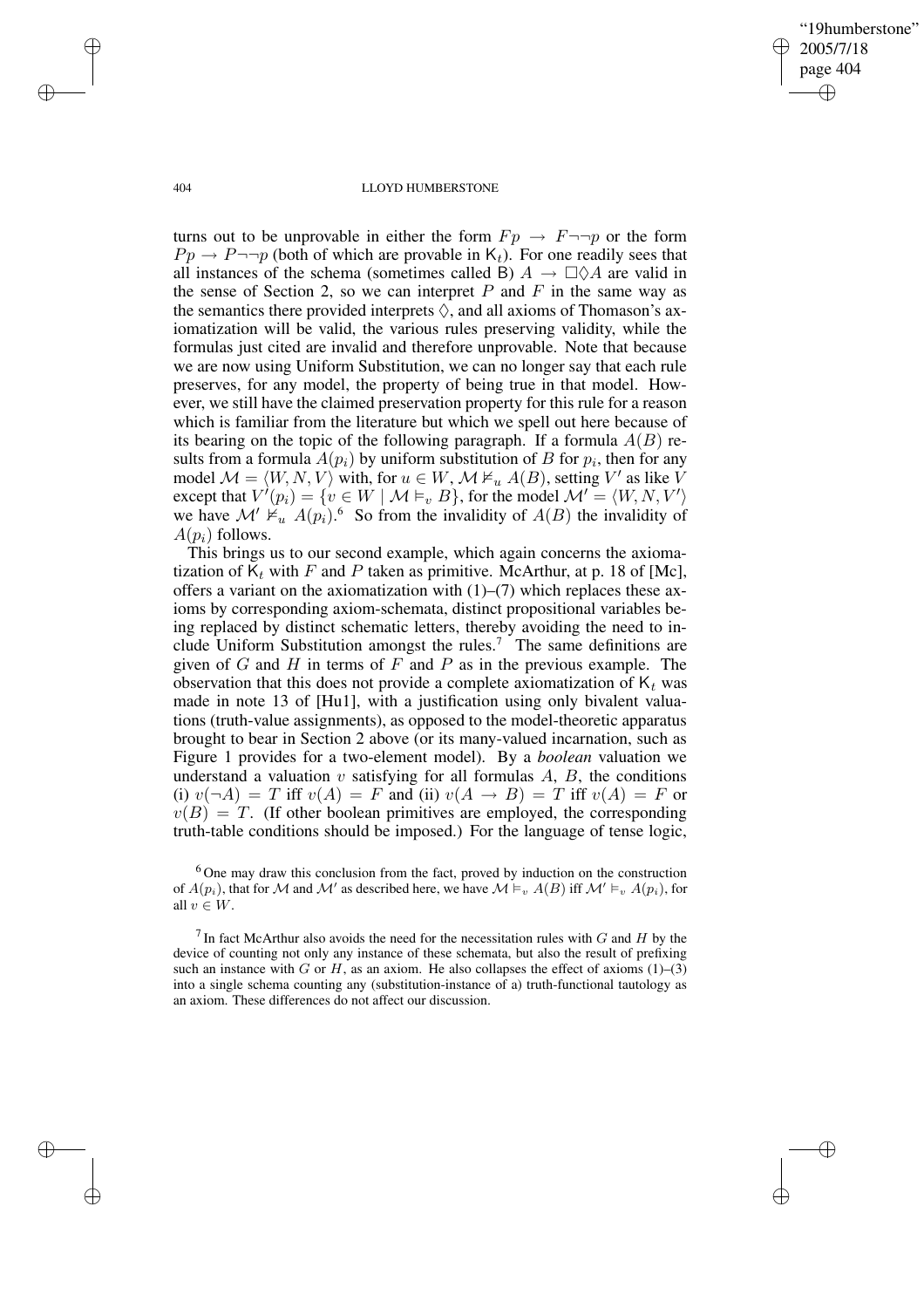✐

### YET ANOTHER "CHOICE OF PRIMITIVES" WARNING: NORMAL MODAL LOGICS 405

✐

✐

✐

✐

with additional operators  $F$  and  $P$ , what in the *ad hoc* terminology of [Hu1] is called *McValuation* is a boolean valuation v satisfying the further conditions that  $v(FA) = v(PA) = T$  iff A is not of the form  $\neg B$ . Thus for any formula A and any McValuation v,  $v(GA) = v(HA) = T$ . (Here we are assuming the first – 'metalinguistic abbreviation' – view of definitions distinguished in Section 3.) This observation helps us to see that every instance of the McArthur axiom schemes is assigned the value  $T$  by every McValuation, and that the rules *Modus Ponens* and G- and H-necessitation preserve the property of being assigned this value by every McValuation, whereas the formula  $Fp \to F \to p$  (as well as the corresponding formula with P) lacks this property: in fact no McValuation verifies this formula, since all such valuations verify its antecedent while falsifying its consequent. We conclude (as in note 13 of [Hu1]) that the given formula, while  $K_t$ -provable, is not forthcoming on the basis of McArthur's axiomatization.

The argument just sketched would have worked just as well as that given in Coro. 2.2 to show that the axiomatization discussed in Section 2 failed as an axiomatization of K, by giving  $\Diamond$  the same treatment just accorded to  $F$  and  $P$ . Is there any advantage to be gained, then, from the route taken in Section 2, over this simpler route to the same result? There certainly is, and we have just seen, in the case of Thomason's would-be axiomatization of  $K_t$ , one instance of the greater power of the methods of Section 2. The key difference between Thomason's and McArthur's axiomatizations lies in the former's using and the latter's eschewing the rule of Uniform Substitution. For brevity, let us call a formula true on every McValuation *McValid*. Whereas the model-theoretically defined notion of validity deployed in Section 2 is preserved by Uniform Substitution, as explained two paragraphs back, McValidity is not so preserved, so the simple argument given – that all provable formulas are McValid which proceeded by showing that the axioms had this property and the rules preserved it – would fail if Uniform Substitution were amongst the rules. As an illustration of the failure of this rule to preserve McValidity, consider the formula  $F_p$  and its substitution instance  $F\neg p$ : the first is McValid while the second is not. Now it may be said that we can supplement the McValuations argument, when we wish to use it *à propos* of an axiomatization using Uniform Substitution, with the observation that the same theorems are evidently provable from the axiomatization dropping this rule in favour of schemata. Certainly: but no such supplementary considerations are needed if instead the method of Section 2 is employed.

It would probably be worthwhile to make a more detailed study of the differences (in respect of range of application) of the  $\langle W, N, V \rangle$  models and the method of McValuations – or of the 'dualized' version of the former (attributed to Hazen in Section 3) and a corresponding adaptation of the latter – but we shall not undertake any such further investigations here.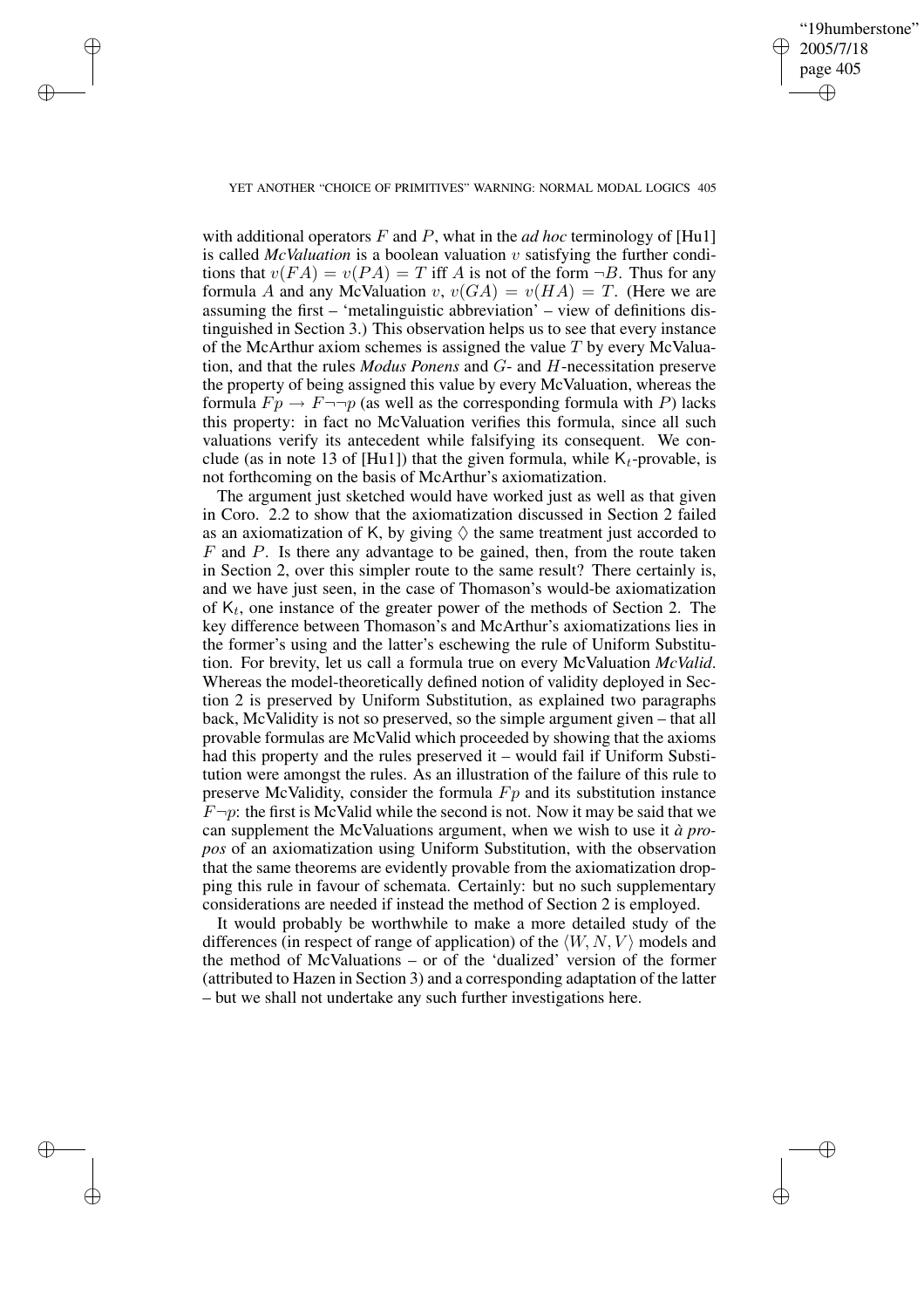"19humberstone" 2005/7/18 page 406 ✐ ✐

✐

✐

### 406 LLOYD HUMBERSTONE

# ACKNOWLEDGEMENTS

Comments from Allen Hazen resulted in various improvements on an earlier draft of this material, and further corrections were supplied by a referee. The reference to [BRV] was given to me by Barteld Kooi.

> Monash University, Clayton, Victoria 3800, AUSTRALIA E-mail: Lloyd.Humberstone@arts.monash.edu.au

# **REFERENCES**

- [BRV] Patrick Blackburn, Maarten de Rijke and Yde Venema, *Modal Logic*, Cambridge University Press, Cambridge 2001.
- [Ch] B.F. Chellas, *Modal Logic: An Introduction*, Cambridge University Press, Cambridge 1980.
- [Co1] John Corcoran, 'On Definitional Equivalence and Related Topics', *History and Philosophy of Logic* 1 (1980), 231–234.
- [Co2] John Corcoran, 'Definitional Equivalence  $\neq$  Mutual Interpretability', *Journal of Symbolic Logic* 46 (1981), 430.
- [Co3] John Corcoran, 'Mutual Interpretability, Definitional Equivalence, and Elongations', (Abstract) *Journal of Symbolic Logic* 48 (1983), 516–517.
- [Cr] M.J. Cresswell, 'Classical Intensional Logics', *Theoria* 36 (1970), 347–372.
- [Du] J. Michael Dunn, 'Positive Modal Logic', *Studia Logica* 55 (1995), 301–317.
- [Fr] William Frank, 'A Note on the Adequacy of Translations', *Notre Dame Journal of Formal Logic* 17 (1976), 249–250.
- [Hi] H. Hiz,˙ 'A Warning about Translating Axioms', *American Math. Monthly* 65 (1958), 613–614.
- [Hu1] Lloyd Humberstone, 'Heterogeneous Logic', *Erkenntnis* 29 (1988), 395–435.
- [Hu2] Lloyd Humberstone, 'Expressive Power and Semantic Completeness: Boolean Connectives in Modal Logic', *Studia Logica* 49 (1990), 197–214.

✐

✐

✐